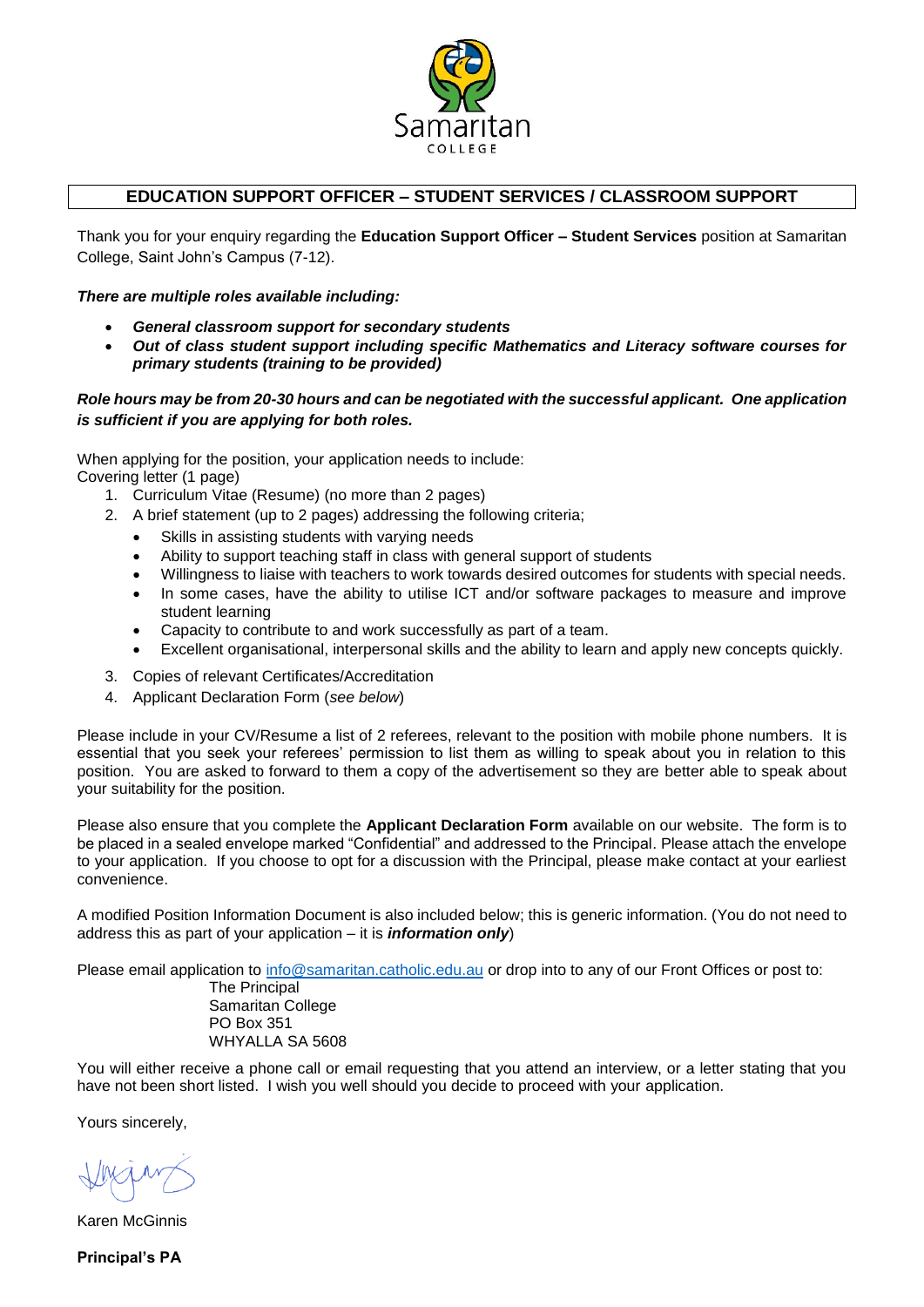# **Position Information Document**

# EDUCATION SUPPORT OFFICER - GENERAL

#### **Key Working Relationships**

- Report directly to **Inclusive Education Coordinator**
- Collaborate with other **Learning Support staff**
- Assist **students** with a disability and/or special needs
- Liaise with their **parents**
- Collaborate and liaise with **teachers**
- Report to the **Assistant Principals (Heads of Campus)**

#### **Broad Purpose**

- Provide assistance/support for students with needs
- Provide assistance/support for teachers
- Maintain a positive learning environment

# **P E R S O N S P E C I F I C A T I O N S**

The Education Support Office (Student Services) will:

Ensure a courteous approach is taken when communicating with College community, members, visitors, the general public and staff at all times

Support the Catholic ethos of the College (which includes):

- being involved in religious celebrations of the College
- strive to fulfil the College Vision and Mission
- attend prayer/administration staff meetings as required
- be approachable and hospitable with the community at all times

Have confidence and skills in working unsupervised and a proven ability to work with children

Have the capacity to contribute to and work successfully as part of a team

Have the capacity to exercise initiative and sound judgement

Have excellent organisational, interpersonal skills and the ability to learn and apply new concepts quickly

Demonstrate and apply effective interpersonal, written and oral communication skills enabling clear, concise and effective levels of communication to the college teachers, staff, students and parents

Demonstrate and apply a competent level in the use of computer software applications including Microsoft Office Word, Microsoft Office Publisher and Microsoft Office Powerpoint